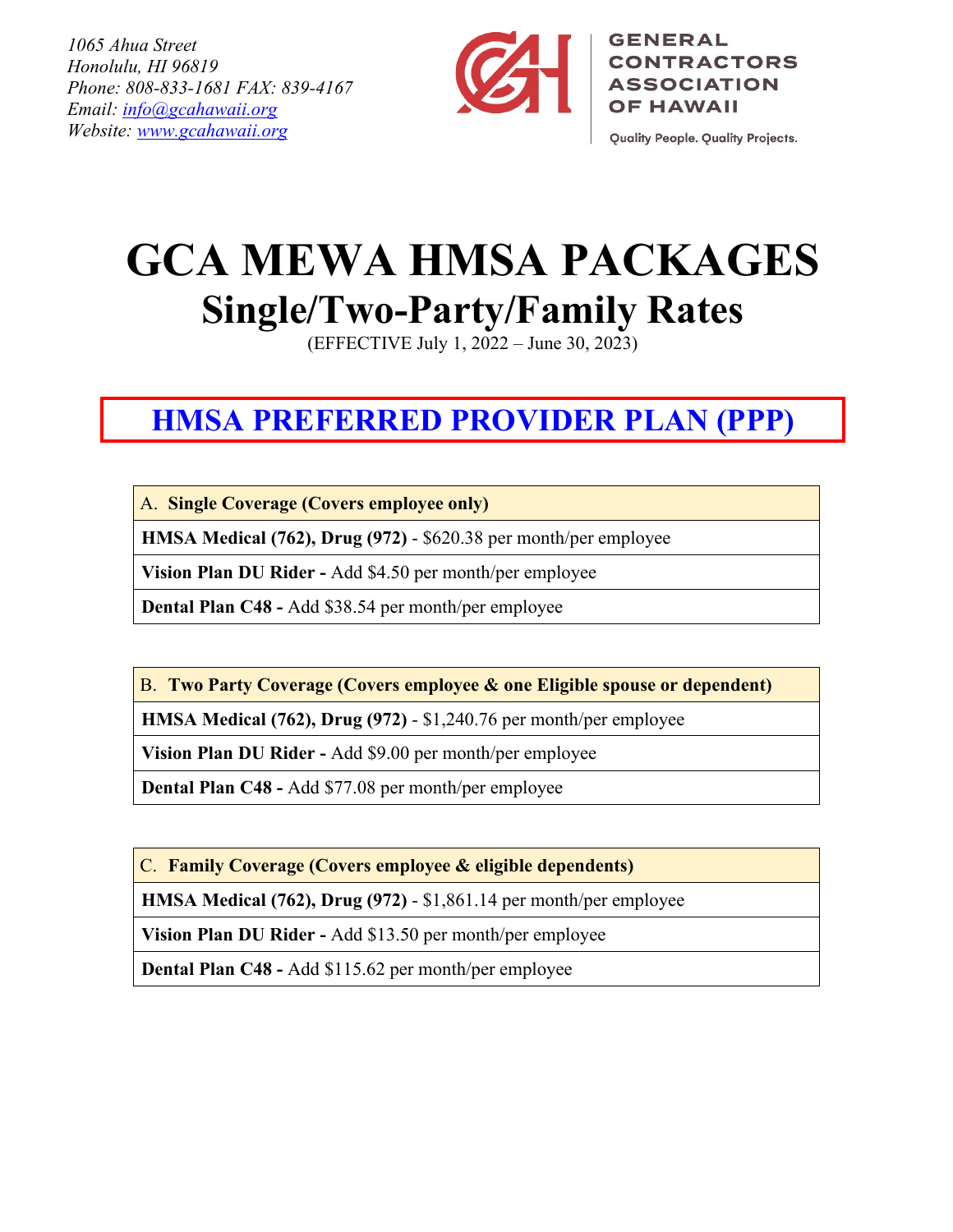### **HMSA HEALTH PLAN HAWAII PLUS (HPH+)**

A. **Single Coverage (Covers employee only)**

**HMSA Medical (E-V) and Drug (973) -** \$613.12 per month/per employee

**Vision Plan DV Rider** - Add \$3.24 per month/per employee

**Dental Plan C48 -** Add \$38.54 per month/per employee

B. **Two Party Coverage (Covers employee & one Eligible spouse or dependent)**

**HMSA Medical (E-V) and Drug (973) -** \$1,226.24 per month/per employee

**Vision Plan DV Rider -** Add \$6.48 per month/per employee

**Dental Plan C48 -** Add \$77.08 per month/per employee

C. **Family Coverage (Covers employee & eligible dependents)**

**HMSA Medical (E-V) and Drug (973) -** \$1,839.36 per month/per employee

**Vision Plan DV Rider** - Add \$9.72 per month/per employee

**Dental Plan C48 -** Add \$115.62 per month/per employee

If your company is already an EXISTING GCA MEWA participant, there is NO ACTION REQUIRED on your part. If your company is NOT an existing MEWA participant and you would like to participate in the GCA MEWA Group Plan, please visit www.gcamewa.com for additional information.